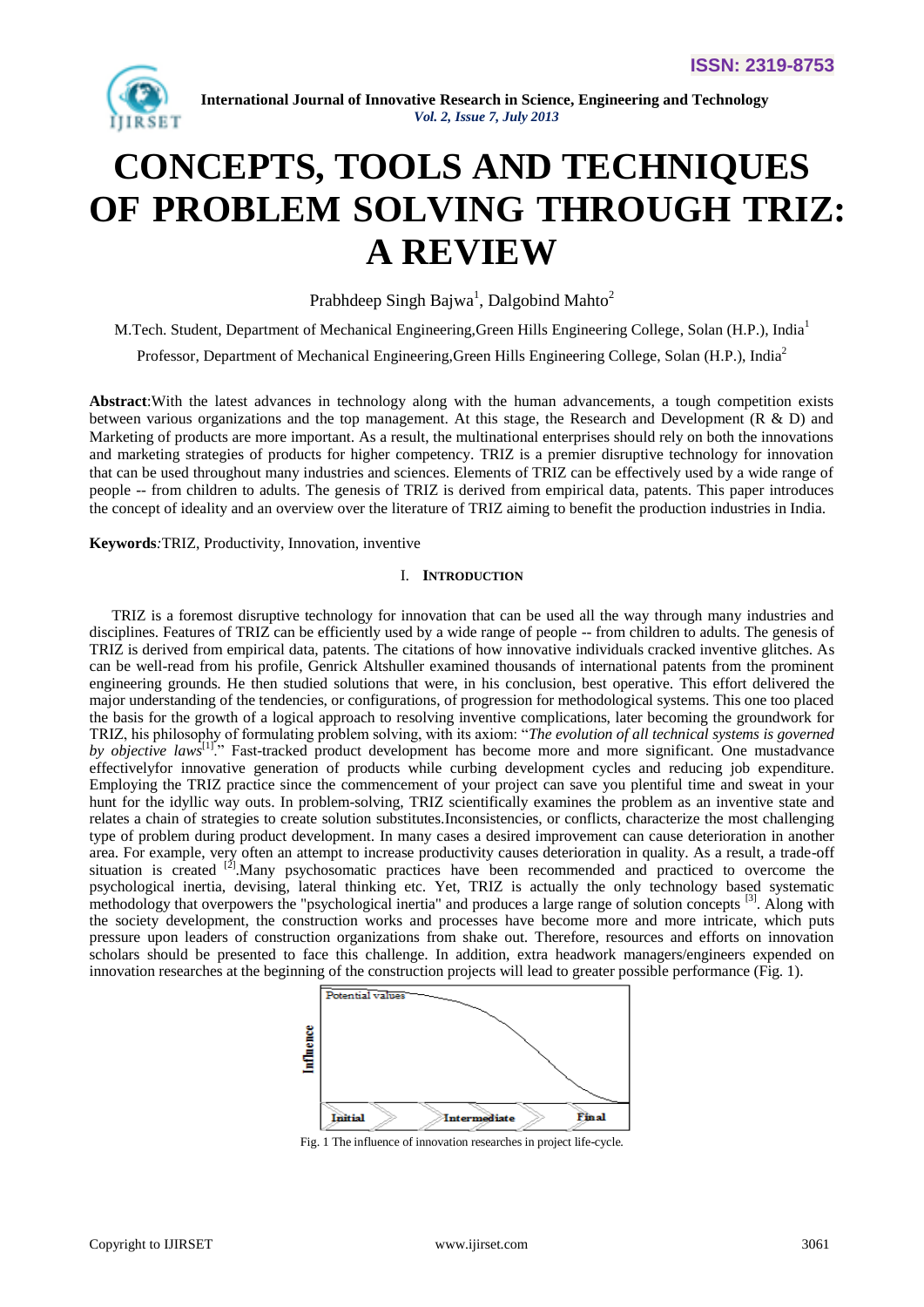

# *A. Tools of TRIZ*

#### *i. Contradiction Matrix*

Matrix of 39-improving parameters and 39-worsening parameters (39 X 39 matrix) with each cell entry giving the most often used (up to 4) inventive principles. This matrix isknown as the "*Contradiction Matrix*" and remains to be the simplest and the most straightforward of TRIZ tools.

*39 features:* 1) Weight of moving object 2) Weight of stationary object 3) Lengthof moving object 4) Length of stationary object 5) Area of moving object 6) Area of stationary object 7) Volume of moving object 8) Volume of stationary objects 9) Speed 10) Force 11) Stress or pressure 12) Shape 13) Stability of the object's composition 14) Strength 15) Duration of action by a moving object 16) Duration of action by a stationary object 17) Temperature 18) Illumination intensity 19) Use of energy by moving object 20) Use of energy by stationary object 21) Power 22) Loss of Energy 23) Loss of substance 24) Loss of Information 25) Loss of Time 26) Quantity of substance/the matter 27) Reliability 28) Measurement accuracy 29) Manufacturing precision 30) External harm affects the object 31) Objectgenerated harmful factors 32) Ease of manufacture 33) Ease of operation 34) Ease of repair 35) Adaptability or versatility 36) Device complexity 37) Difficulty of detecting and measuring 38) Extent of automation 39) Productivity.

*40 Principles:*1) Segmentation 2) Taking out 3) Local quality 4) Asymmetry 5) Merging 6) Universality 7) "Nested doll" 8) Anti-weight 9) Preliminary anti-action 10) Preliminary action 11) Beforehand cushioning 12) Equipotentiality 13) The other way round 14) Spheroidality–Curvature 15) Dynamics 16) Partial or excessive actions 17) Another dimension 18) Mechanical vibration 19) Periodic action 20) Continuity of useful action 21) Skipping 22) "Blessing in disguise" or "Turn Lemons into Lemonade" 23) Feedback 24) 'Intermediary' 25) Self-service 26) Copying 27) Cheap short living objects 28) Mechanics substitution 29) Pneumatics and hydraulics 30) Flexible shells and thin films 31) Porous materials 32) Color changes 33) Homogeneity 34) Discarding and recovering 35) Parameter changes 36) Phase transitions 37) Thermal expansion 38) Strong oxidants 39) Inert atmosphere 40) Composite materials.

## *ii. Technical Systems*

Anything that executes a task is a technical system. Illustrations of technical systems comprise cars, pens, and books and knifes. Any technical system can consist of one or more subsystems. A car is self-possessed of the subsystems engine, steering mechanism, brakes and so on. Each of these is also a technical system unto itself (with its own series of subsystems) — and each performs its own function. The grading of technical systems spans from the least intricate, with only two elements, to the most intricate with many interrelating elements<sup>[4]</sup>.

## *iii. Levels of Innovation*

Exploration of a large number of patents discloses that not every invention is equivalent in its inventive assessment. Altshuller projected five levels of innovation:

*Level #1*is simple enhancement of a technical system. They entail knowledge obtainable inside an industry pertinent to that system.

*Level #2*inventions consist of the tenacity of a technical inconsistency. They need knowledge from diverse zones within an industry applicable to the system.

*Level #3*is an invention covering a purpose of a physical flaw. It necessitates knowledge from additional industries.

*Levels #2 & #3* resolve paradoxes, and consequently are pioneering by definition.

*Level #4*is development of a new technology. It is industrialized by consuming breakthrough solutions that involves knowledge from altered turfs of science. This fourth level also rallies upon a technical system, but deprived of solving a prevailing technical problem. As an alternative, it mends the function by swapping the original technology with a new technology. For instance a mechanical system is swapped with a chemical system to accomplish the task.

*Level #5* involves the unearthing of new phenomena. The new marvel is exposed that permits pushing the standing technology to an advanced level.

### *iv. Ideality*

The objective of any technical system is to deliver some function. Orthodox engineering thought states: "It is required to deliver *such and such* a function. Therefore, we must build a mechanism or device to deliver this function." TRIZ philosophy: "It is required to deliver *such and such* a function *without introducing a new mechanism or device into the system*.‖ The *Law of Ideality*states that any technical system, throughout its lifetime, tends to become more reliable,simple, effective — *more* ideal. Every time we improve a technical system, we nudge that system closer to Ideality. It costs less, requires less space, wastes less energy, etc. Ideality always reflects the maximum utilization of existing resources, both internal and external to the system.

#### *v. Problem Solving Method*

The arrows signify alteration from one formulation of the problem or solution to another. This four-step problem solving method powers the manipulator to overcome intrinsic psychosomatic prejudice that is characteristically the basis of psychological ideation techniques.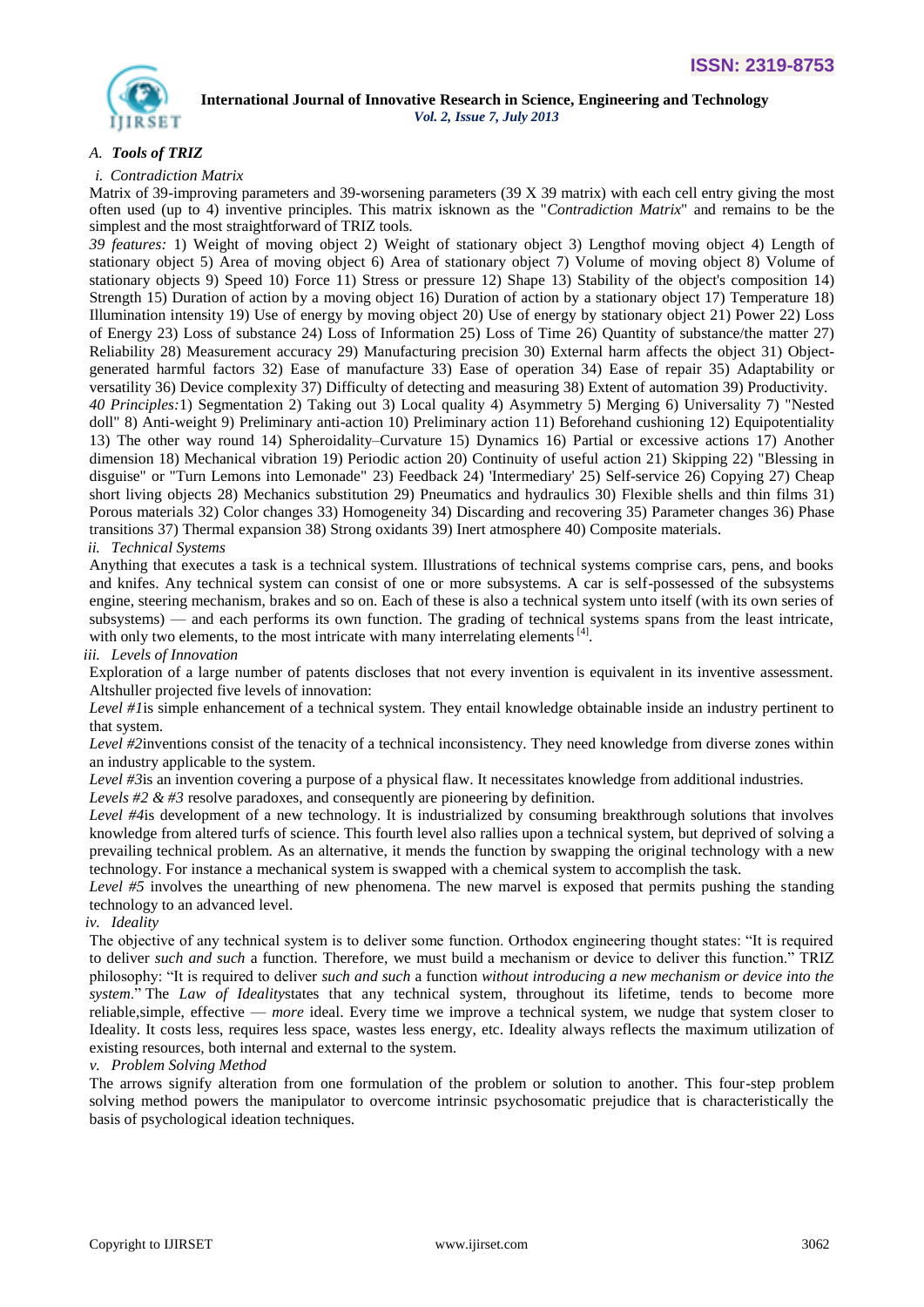



Fig. 2 the TRIZ problem solving method

The "General TRIZ Solutions" have been established over the progression of the 60 years of TRIZ study, and have been systematized in numerous different conducts. Some of these are logical methods such as:

- The Ideal Final Result and Ideality,
- Functional Modeling, Analysis and Trimming and

 Locating the Zones of Conflict. (This is more familiar to Six Sigma problem solvers as "Root Cause Analysis.") Some are more prescriptive such as:

- The 40 Inventive Principles of Problem Solving,
- The Separation Principles,
- Laws of Technical Evolution and Technology Forecasting and
- 76 Standard Solutions.

## *vi. Contradictions*

An important notion of TRIZ is that inconsistencies should be removed. TRIZ distinguishes two groups of inconsistencies:

- Technical inconsistencies are the classical engineering "trade-offs." The anticipated state can't be reached because something else in the system averts it. In other words, when something gets improved, something else gets inferior. Classicalexamples include:
	- The product gets stronger (good), but the weight increases (bad).
	- The bandwidth for a communication system increases(good), but requires more power (bad).
	- Facility is personalized to each customer (good), but the facility provision system gets thorny (bad).
	- Working out is widespread (good), but keeps employees missing from their projects (bad).
- Physical flaws, also called "inherent" contradictions, are situations in which one object or system has contradictory, conflicting chucks. Everyday examples abound:
	- Surveillance aircraft should fly fast (to get to the destination), but should fly slowly to collect data directly over the target for long time periods.
	- Software should be complex (to have many features), but should be simple (to be easy to learn).
	- Coffee should be hot for enjoyable drinking, but cold to prevent burning the customer
	- Training should take a long time (to be thorough), but not take any time.

## *vii. Standards*

Standards are structured rules for the synthesis and reconstruction of technical systems. Once understood and with some experience in their implementation, Standards can help combat many complex problems that regularly occur throughout industry with some common constraints.

Standards provide two functions:

- 1. Standards help to improve an existing system or synthesize a new one.
- 2. Standards are the most effective method for providing a graphical model of a problem. This is called Substance-Field (or Su-Field) modeling. The actual contradiction — occurs. In this area, two substances (elements) and a field (energy) must be present. Analysis of the Su-Field model helps determine changes necessary within the technical system in order to improve it.

# II. **AIMS AND OBJECTIVES**

The aims and objectives of this study are listed as follows:

- To introduce present TRIZ
- To submit applications in the production industries in India.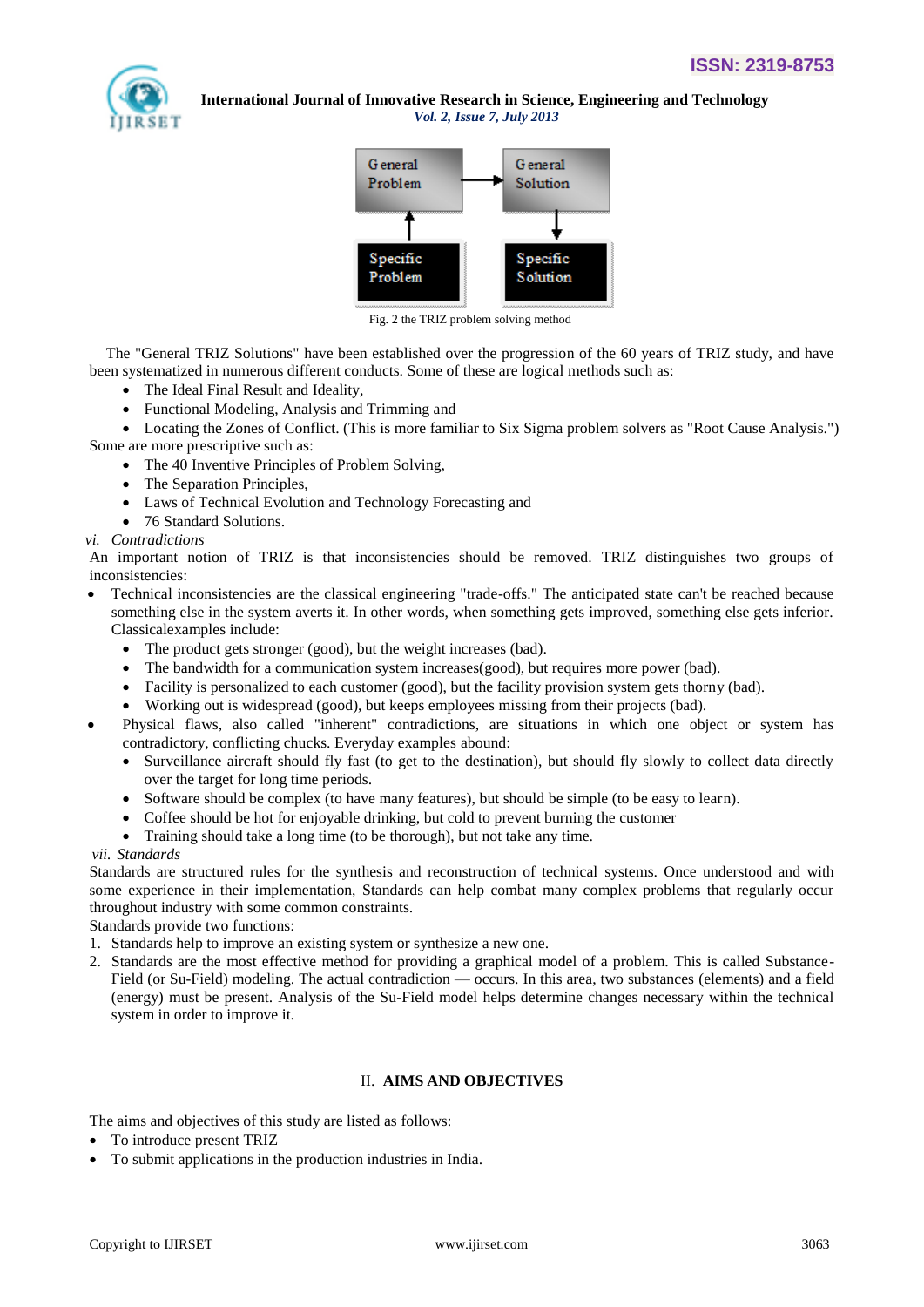

 **International Journal of Innovative Research in Science, Engineering and Technology**

# *Vol. 2, Issue 7, July 2013*

## III. **SCOPE**

Indian industries have been primarily borrowing technologies from West and Japan. However, there are three main difficulties, TRIZ can help, in all the three cases, with quick results using fewer resources, to maintain a competitive edge and hold the market share.

- 1. Next generation product and/or New customer requirements
	- TRIZ tool Trends of Technical Evolution
- 2. Some products need to be modified to suit
	- a. availability of new raw materials
		- TRIZ tool Ideal Final Result and Resources
	- b. new processing equipment
	- TRIZ tool Functional Analysis / Trimming
- Chronic engineering problems need to be solved (Chronic implies that all known methods have been tried)
- TRIZ tool Technical or Physical Contradictions elimination
- TRIZ tool Substance-Field Analysis and system transformations.The algorithm automatically generates mask image without user interaction that contains only text regions to be in painted.

## IV.**LITERATURE REVIEW**

## A. **Production patents in India**

According to the database of Intellectual Property Office of India, the patents are classified into categories of goods and services as per the Fourth schedule to Trade marks rules, 2002.<sup>[4]</sup>

*Class 1*: Chemical used in industry, science, photography, agriculture, horticulture and forestry; unprocessed artificial resins, unprocessed plastics; manures; fire extinguishing compositions; tempering and soldering preparations; chemical substances for preserving foodstuffs; tanning substances; adhesive used in industry

*Class 2*: Paints, varnishes, lacquers; preservatives against rust and against deterioration of wood; colorants; mordents; raw natural resins; metals in foil and powder form for painters; decorators; printers and artists

*Class 3*: Bleaching preparations and other substances for laundry use; cleaning; polishing; scouring and abrasive preparations; soaps; perfumery, essential oils, cosmetics, hair lotions, dentifrices.

*Class 4*: Industrial oils and greases; lubricants; dust absorbing, wetting and binding compositions; fuels (including motor spirit) and illuminants; candles, wicks

*Class 5*: Pharmaceutical, veterinary and sanitary preparations; dietetic substances adapted for medical use, food for babies; plasters, materials for dressings; materials for stopping teeth, dental wax; disinfectants; preparation for destroying vermin; fungicides, herbicides

*Class 6*:Common metals and their alloys; metal building materials; transportable buildings of metal; materials of metal for railway tracks; non-electric cables and wires of common metal; ironmongery, small items of metal hardware; pipes and tubes of metal; safes; goods of common metal not included in other classes; ores

*Class 7*: Machines and machine tools; motors and engines (except for land vehicles); machine coupling and transmission components (except for land vehicles); agricultural implements other than hand-operated; incubators for eggs

*Class 8*: Hand tools and implements (hand-operated); cutlery; side arms; razors

*Class 9*:Scientific, nautical, surveying, electric, photographic, cinematographic, optical, weighing, measuring, signaling, checking (supervision), lifesaving and teaching apparatus and instruments; apparatus for recording, transmission or reproduction of sound or images; magnetic data carriers, recording discs; automatic vending machines and mechanisms for coin-operated apparatus; cash registers, calculating machines, data processing equipment and computers; fire extinguishing apparatus

*Class 10*: Surgical, medical, dental and veterinary apparatus and instruments, artificial limbs, eyes and teeth; orthopedic articles; suture materials

*Class 11*: Apparatus for lighting, heating, steam generating, cooking, refrigerating, drying ventilating, water supply and sanitary purposes

*Class 12*: Vehicles; apparatus for locomotion by land, air or water

*Class 13*: Firearms; ammunition and projectiles; explosives; fire works

*Class* 14: Precious metals and their alloys and goods in precious metals or coated therewith, not included in other classes; jewelry, precious stones; hierological and other chronometric instruments

*Class 15*: Musical instruments

*Class 16*: Paper, cardboard and goods made from these materials, not included in other classes; printed matter; bookbinding material; photographs; stationery; adhesives for stationery or household purposes; artists' materials; paint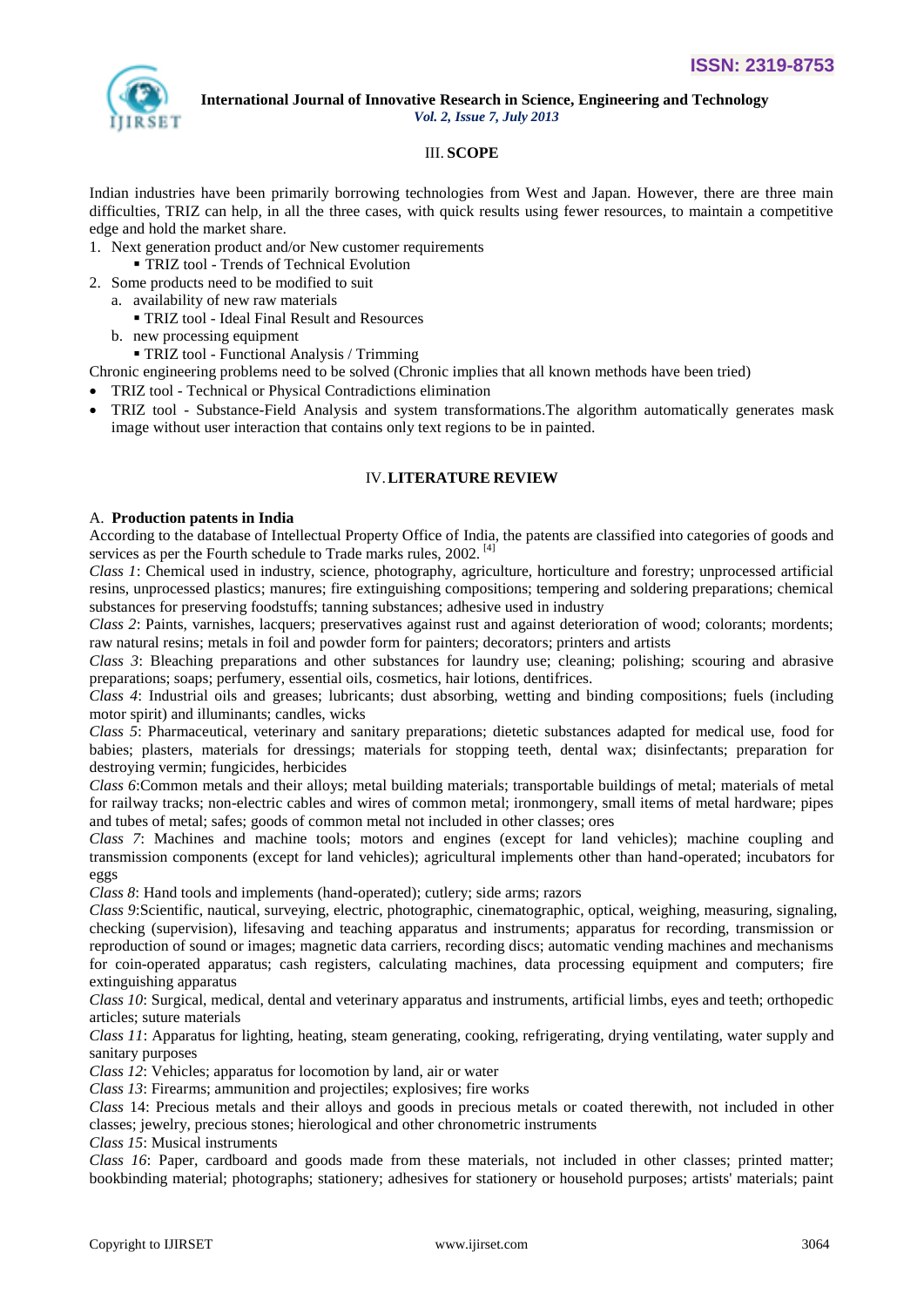

brushes; typewriters and office requisites (except furniture); instructional and teaching material (except apparatus); plastic materials for packaging (not included in other classes); playing cards; printers' type; printing blocks

*Class 17*: Rubber, gutta-percha, gum, asbestos, mica and goods made from these materials and not included in other classes; plastics in extruded form for use in manufacture; packing, stopping and insulating materials; flexible pipes, not of metal

*Class 18*: Leather and imitations of leather, and goods made of these materials and not included in other classes; animal skins, hides, trunks and travelling bags; umbrellas, parasols and walking sticks; whips, harness and saddler

*Class 19*: Building materials, (non-metallic), non-metallic rigid pipes for building; asphalt, pitch and bitumen; nonmetallic transportable buildings; monuments, not of metal.

*Class 20*: Furniture, mirrors, picture frames; goods (not included in other classes) of wood, cork, reed, cane, wicker, horn, bone, ivory, whalebone, shell, amber, mother- of-pearl, meerschaum and substitutes for all these materials, or of plastics

*Class 21*: Household or kitchen utensils and containers(not of precious metal or coated therewith); combs and sponges; brushes(except paints brushes); brush making materials; articles for cleaning purposes; steel wool; unworked or semiworked glass (except glass used in building); glassware, porcelain and earthenware not included in other classes

*Class 22*: Ropes, string, nets, tents, awnings, tarpaulins, sails, sacks and bags (not included in other classes) padding and stuffing materials (except of rubber or plastics); raw fibrous textile materials

*Class 23*: Yarns and threads, for textile use

*Class 24*: Textiles and textile goods, not included in other classes; bed and table covers.

*Class* 25: Clothing, footwear, headgear

*Class 26*: Lace and embroidery, ribbons and braid; buttons, hooks and eyes, pins and needles; artificial flowers

*Class 27*: Carpets, rugs, mats and matting, linoleum and other materials for covering existing floors; wall hangings (non-textile)

*Class* 28: Games and playthings, gymnastic and sporting articles not included in other classes; decorations for Christmas trees

*Class 29*: Meat, fish, poultry and game; meat extracts; preserved, dried and cooked fruits and vegetables; jellies, jams, fruit sauces; eggs, milk and milk products; edible oils and fats

*Class 30*: Coffee, tea, cocoa, sugar, rice, tapioca, sago, artificial coffee; flour and preparations made from cereals, bread, pastry and confectionery, ices; honey, treacle; yeast, baking powder; salt, mustard; vinegar, sauces, (condiments); spices; ice

*Class 31*: Agricultural, horticultural and forestry products and grains not included in other classes; live animals; fresh fruits and vegetables; seeds, natural plants and flowers; foodstuffs for animals, malt

*Class 32*: Beers, mineral and aerated waters, and other non-alcoholic drinks; fruit drinks and fruit juices; syrups and other preparations for making beverages

*Class* 33: Alcoholic beverages (except beers)

*Class 34*: Tobacco, smokers' articles, matches

#### *Services*

*Class* 35: Advertising, business management, business administration, office functions.

*Class* 36: Insurance, financial affairs; monetary affairs; real estate affairs.

*Class 37:* Building construction, repair, installation services.

*Class 38*: Telecommunications.

*Class 39*: Transport; packaging and storage of goods; travel arrangement.

*Class 40*: Treatment of materials.

*Class 41*: Education; providing of training; entertainment; sporting and cultural activities.

*Class 42*: Scientific and technological services and research and design relating thereto; industrial analysis and research services; design and development of computer hardware and software.

*Class 43*: Services for providing food and drink; temporary accommodation.

*Class 44*: Medical services, veterinary services, hygienic and beauty care for human beings or animals; agriculture, horticulture and forestry services.

*Class 45*: Legal services; security services for the protection of property and individuals; personal and social services rendered by others to meet the needs of individuals

As for the production industry, most creative designs are usually taken as alternatives to cut off unnecessary costs or to increase customer's satisfaction, which is the purpose of "Value Engineering (VE)." However some of these innovative ideas are discovered by means of "Brain-storming" or unpredictable inspirations, while the others are developed via extended academic analysis. In order to systematize this innovation process and to enhance its effectiveness and efficiency, TRIZ, known as a systematic innovation tool, will be applied in this study

# B. **History of TRIZ**

TRIZ, the Theory of Inventive Problem Solving (TIPS), was developed by GenrichAltshuller. During the late 1940's he worked in the patent department of the soviet navy to assist inventors in filling patents. After analyzing and deducing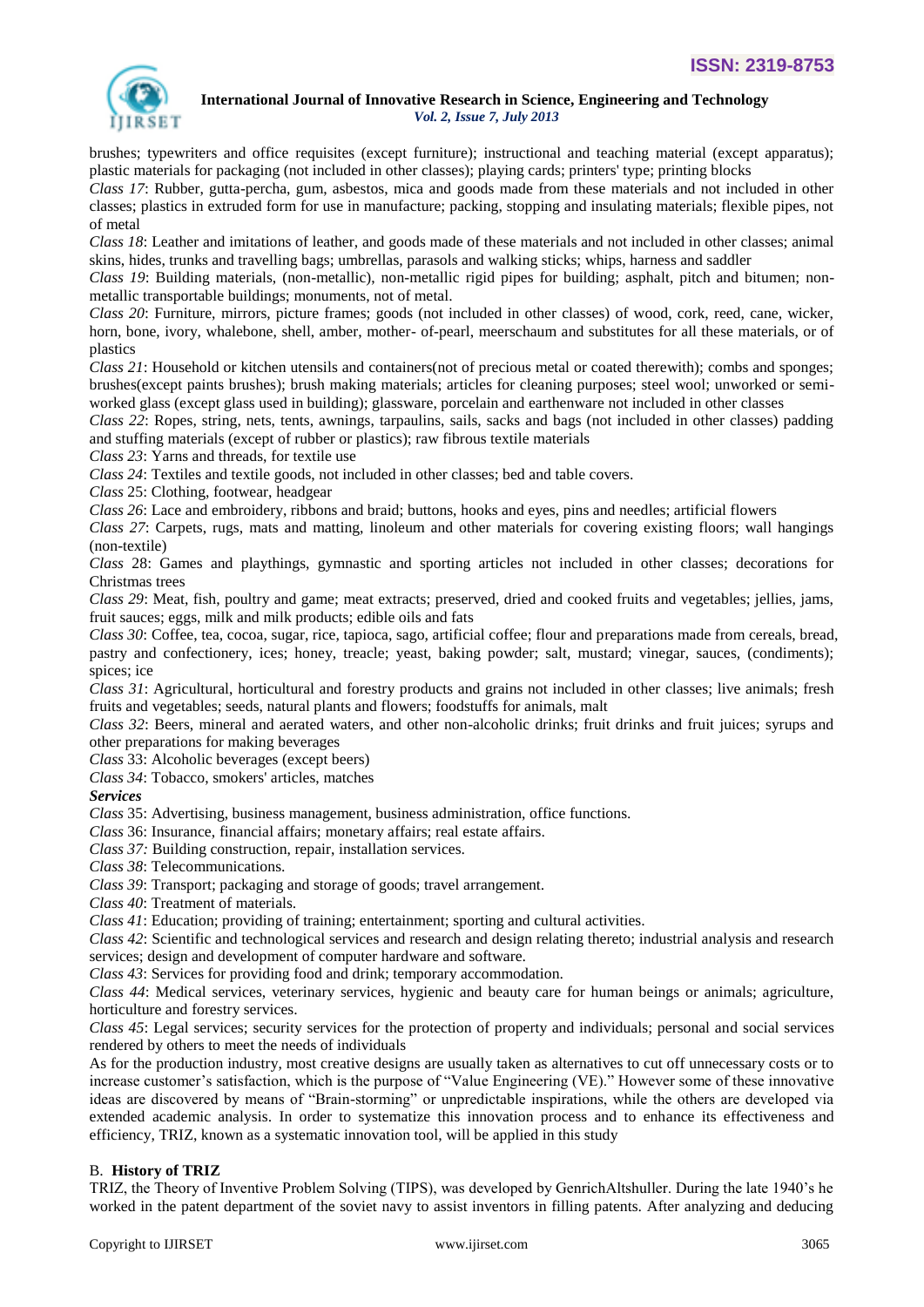

more than 200000 worldwide patents, he formed the theoretical basis of TRIZ in 1946 and laid the groundwork for the problem-solving tools that would later be developed  $[4, 6, 7]$ . According to some references, the history of TRIZ can be deduced in figure  $3^{[5, 7, 8]}$ .

## **1980-1986**

- G. S. Altshuller developed TRIZ
- Fundamental discoveries, Basic ideas, Classical tools were made
- First TRIZ specialist conference in Russia, 1980

#### **1980-1986**

- TRIZ receives publicity in the former USSR; the first TRIZ professionals and semi professions appear
- Due to large number of seminars conducted, TRIZ schools established, and other followers, TRIZ was developed much efficiently
- TRIZ materials accumulate rapidly but vary widely in quality (from useless to real breakthroughs

#### **1986-1991**

- Russian perestroika allowed TRIZ to be applied commercially.
- A technical school, which specialized in teaching the TRIZ and providing analytical services for companies, was founded
- the accomplishments of the school included:
	- $\checkmark$  over 4000 technical problems solved or facilitated
	- $\checkmark$  development of a methodology for solving scientific problems
	- $\checkmark$  Development of a methodology for identifying possible causes of failures.
	- $\checkmark$  Nine books of TRIZ published
	- $\checkmark$  Magazines and newspapers launched

## **1991 and beyond**

- Zlotin, Zusman, and American professionals formed a company incorporated in 1992 and accomplished:
	- $\checkmark$  Acquired the Kishinev school and most of their scientists
	- $\checkmark$  Translated and repackaged an extensive amount of information
	- $\checkmark$  Adapted TRIZ to the American engineering process
	- $\checkmark$  Delivered goods and products to many industrial companies
	- $\checkmark$  Trained hundreds professionals in the methodology
	- Developed a family of software tools
	- $\checkmark$  Continuously advanced the TRIZ methodology

Fig. 3 The history of TRIZ

## C. **The Theory of TRIZ**

Almost all the traditional process of inventions depended upon professional and senior managers/engineers of specific knowledge area to seek specific solution by means of "Brainstorming." Alike, the famous inventor, Thomas Alva Edison, takes the same manner and also with his abundant inspiration to invent. This procedure has been criticized not only for its limited reasoning, lack of systematic thinking, but also for its effectiveness and efficiency. Due to untraceable spontaneous inspiration, managers/engineers usually delay the best time to solve problems and to fulfill the requirements.

In comparison with traditional process of solving problems, this theory "TRIZ" transforms specific problems into generic ones (general type of TRIZ), seeks for generic solutions (by ways of TRIZ), and finally infers the specific solution from generic suggestions. The following is the structure diagram of TRIZ, illustrated afterwards.  $[9, 10, 11, 12, 13, 14, 15]$ 



Fig. 4 The structure of TRIZ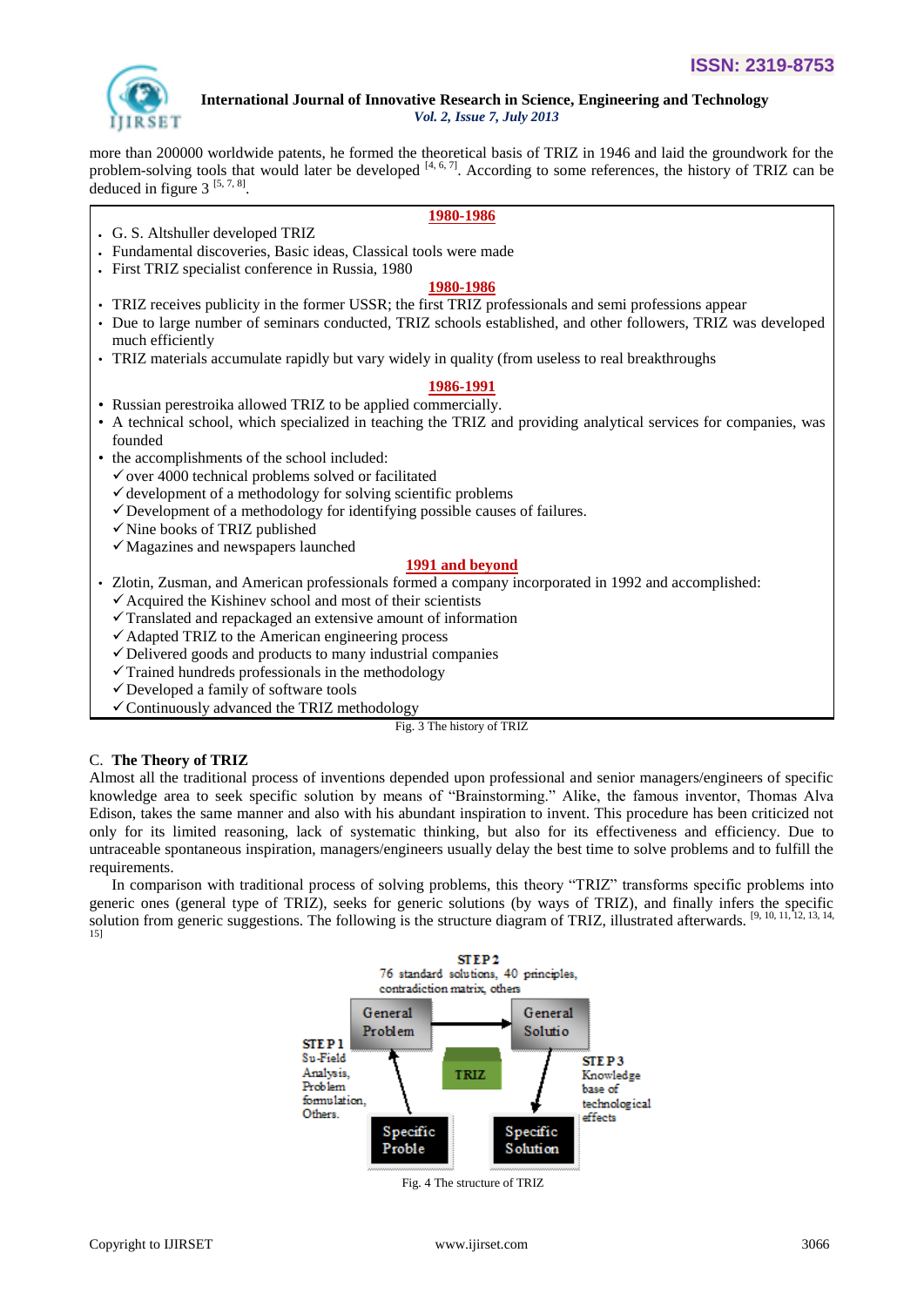

# **International Journal of Innovative Research in Science, Engineering and Technology**

 *Vol. 2, Issue 7, July 2013*

## **Step 1: Specific problem → generic problem**

Analysing and defining problems are the first step of the innovation process. There will be nothing more helpful for the following steps than understanding requirements of problems and transforming specific problems into generic ones. Tools such as "Substance-Field Analysis" (Su-field Analysis) and "Problem Formulation" are often used in the transformation and could let managers/engineers analyse specific problems clearly and systematically in order to clear up inter-relationship of specific problems.

Substance-Field Analysis (Su-field Analysis) is an analytical tool for modelling problems related to existing technological systems. Each purpose of the system is to perform some functions; likewise, the desired function is the output from an object or substance (S1) caused by another object (S2) with the help of some means (types of energy, F), which can be expressed as triangular diagrams. Substances are objects that can be single items or complex systems of any level of complexity, such as materials, tools components, human beings, systems environments, etc. And the means of accomplishing action is called a field that can be mechanical, thermal, chemical, electrical, magnetic, gravitational, etc. [6, 12, 16, 17]

The method "Problem Formulation" gives an in-depth definition to problems through "Useful Functions (UFs)" and ―Harmful Functions (HFs).‖ There are three kinds of inter-relations between UFs and HFs illustrated in Table 1.

| Table 1 Relationship between UF and HF. [11, 18, 19]                    |                                           |  |  |  |  |  |
|-------------------------------------------------------------------------|-------------------------------------------|--|--|--|--|--|
| Relationship                                                            | <b>Figure</b>                             |  |  |  |  |  |
| $UFx$ causes $HFx$                                                      | $UF.HF \rightarrow$                       |  |  |  |  |  |
| $UF_x$ can be changed to $UF_x \longrightarrow HF_x$<br>reduce $HF_{x}$ |                                           |  |  |  |  |  |
| $UF_x$ is needed to $UF_{x+1}$                                          | $UF_{\mathbf{v}} \mathbf{H}_{\mathbf{v}}$ |  |  |  |  |  |

As for problem formulating, managers/engineers firstly define Primary Useful Functions (PUFs) that are the primary reasons for the system and Primary Harmful Functions (PHFs) to be improved. Secondly, the inter-relations between PUF and PHF (from PUF to PHF and vice versa) are to be linked by a set of logical questions. [11, 18, 19]

For instance, each teacher may have a bad experience of carrying a baton or stick for pointing that is the PUF, as shown in Fig. 4. The convenience of pointing out what to teach and preventing himself/herself from blocking the students as well is the UF<sub>1</sub> that needs PUF. However, due to over rely on the PUF, the UF<sub>1</sub> would increase the weight and length of the baton or stick and make it too heavy or long to carry, which thus compose  $HF_1$ . The formulation diagram of this example is shown in Fig. 5. As long as the diagram is shown, managers/engineers are able to improve the interrelationship by means of reducing  $HF_1$ , replacing  $UF_1$  by  $UF_x$  to prevent  $HF_1$ , etc.



Fig. 4 Traditional inconvenient pointers (example)



Fig. 5 The example of problem formulation

## **Step 2: Generic problem → generic solution**

After converting specific problems into generic ones, managers/engineers could attain corresponding generic solutions by "76 Standard Solutions," "Contradiction Matrix," or other tools. Typically the "76 Standard Solutions" are used as the Su-field model that has been developed and any constraints on the solution have been identified.

The Su-field model is the integration of the "Su-field Analysis" and the "76 Standard Solutions" which was also able to resolve the complex systems along with inventive problems. The "76 Standard Solutions" were compiled by G. Altshuller and his associates between 1975 and 1985 and were grouped into the following five categories: [16, 17]

- Improving the system with no or little change [13 solutions]
- Improving the system by changing the system [23 solutions]
- System transitions [6 solutions]
- Detection and measurement [17 solutions]
- Strategies for simplification and improvement [17 solutions]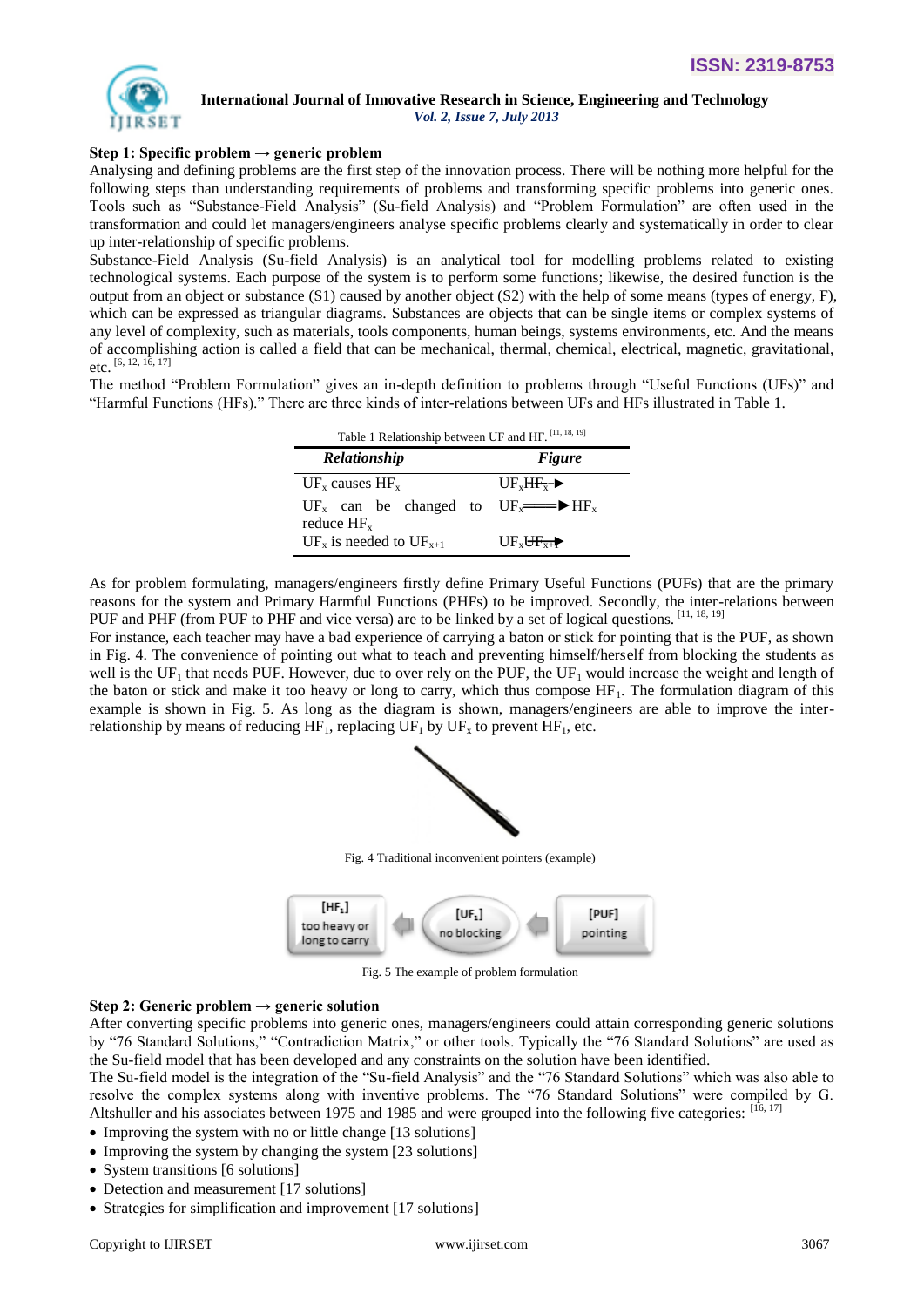



Fig. 6 The flowchart of Su-field model [16, 17]

The Su-field model could be made by a few steps illustrated with the above process flowchart<sup>[16, 17]</sup>. In comparison with the method mentioned above, "Contradiction Matrix" is much more famous. There are often contradictions and conflicts in our daily life, which drive us devastated and confused. Nevertheless, in G. Altshuller's opinion, contradictions and conflicts are the sources of innovation and invention. Besides, he inferred the "39Engineering Features/Parameters" and "40 Inventive Principles" from thousands of patents. Through the "Improving Parameters" versus "Worsening Parameters," managers/engineers could easily and quickly attain the corresponding inventive principles for resolving problems effectively and efficiently. For the same simple example of pointers, generic solution such as "Substitution of Mechanism" (Principle 28)may be one of "40 Inventive Principles" or "76 Standard Solutions. ―The contradiction matrix will be delineated and applied afterwards.

#### **Step 2: Generic problem → specific solution**

Once a generic solution is raised from *40* inventive principles, *76*standard solutions, or other methods, what managers/engineers are going to do next is transforming the solution into specific solutions by analogy, evaluation, or referring to the "Knowledge Base of Technical Effects." This knowledge base is composed of experience, specialists ‗judgment, expertise, and practical cases within specific knowledge area. For the same example stated above, if the generic correspondent solution for the baton or stick is to substitute its mechanics for optical means, laser beams shown in Figure 2-6 may be the best choice after analogical thinking.  $[5, 13]$ 



Fig. 7 The mechanics substitution of pointers. [Example]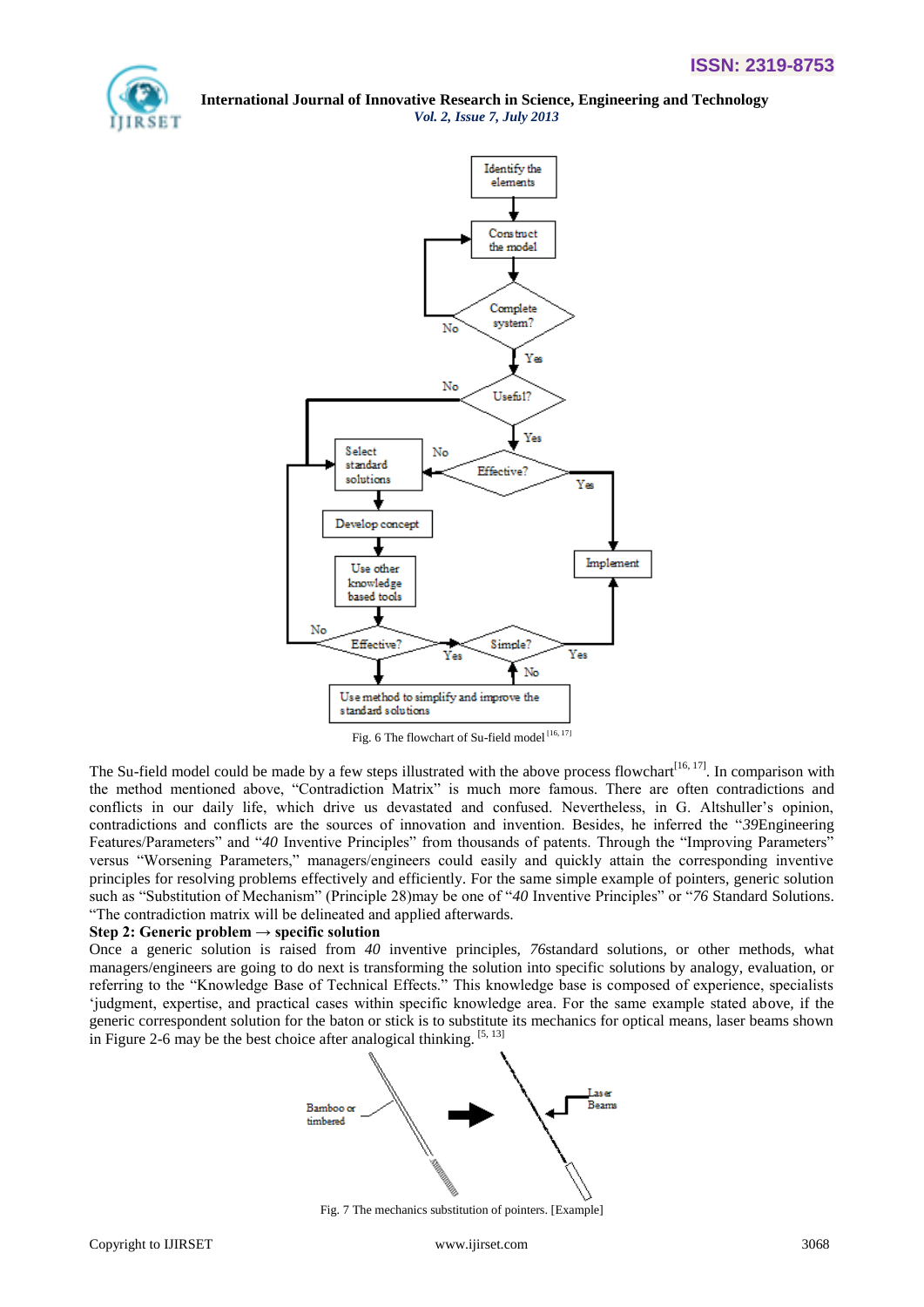

In addition, "Knowledge Base of Technical Effects" could be developed as a specific "Decision Support System" or "Expert System "by means of combining with computer programs or software's.

## **40 Inventive Principles:**

40 Inventive Principles were deduced by G. Altshuller from lots of worldwide patents. These principles that are generic suggestions, included in "Contradiction Matrix," can be taken to solve most technical problems efficiently and effectively. Processor Yuan-Nan Chu of National Taiwan University composed six categories of the *40* principles afterward. [20, 21, 22, 23]

- Transition related to space: principle no. 1, 3, 4, 7, 14 and 17
- Transition related to time: principle no. 9-11, 15, 19, 20, and 21
- Transition related to subject: principle no. 2, 5, 6, 13, 22-28, and 34
- Transition related to Acting Force: principle no. 8, 12, 16, 18, and 29
- Transition related to Material, Phase, or Shape: principle no. 30- 33, 35, 36, 37, and 40
- Transition related to Environment: principle no. 38 and 39

#### **Contradiction Matrix:**

In accordance with the online website of Oxford Advanced Learner's Dictionary, the word "contradict" means "a lack of agreement between facts, opinions, actions, etc."<sup>[24]</sup> By analyzing thousands of worldwide patents, G.Altshuller found that most difficult problems in engineering involved physical or technical contradictions, which were solved by making trade-offs traditionally.

―Technical contradictions‖ result from trying to improve one parameter of technical system and leading to another one to deteriorate, such as power versus energy. However, "Physical Contradictions" appear when two opposite properties/attributes are required from the same element of a technical system or from the technical system itself. $[4, 22, 25,$  $^{26}$  After transforming specific problems into generic ones, managers/engineers should distinguish these two contradictions as illustrated in Figure 8.



Fig. 8 Two levels of contradictions. [25]

Separation principles, such as (*i*) separation of opposite requirements in space; (*ii*) separation of opposite requirements in time; (*iii*) separation within a whole and its parts, and (*iv*) separation upon condition, will be good ways for physical contradictions. As for technical contradictions, G. Altshuller pointed out the famous "Contradiction Matrix" of size *39×39*, including *39* features/parameters and *40* inventive principles. The columns of the matrix indicateimprovingfeatures/parameters, whiletherowsindicateworseningfeatures/parameters as trying to solve a problem. There are *1263* cells of thematrix that contain a set of possible solutions. These solutions are collected andselected from total *40* invention principles. Managers/engineers could solveproblems by translating system characteristics into these 39 parameters andgetting relative principles suggested.<sup>[4, 6, 21, 22, 25, 27, 28] The example of classical "Contradiction Matrix"</sup> is illustrated in Table 2.

A contradiction occurs when managers/engineers try to improve onecharacteristic, or parameter, of a technical system and cause another characteristic,or parameter, of the system to deteriorate. In the same example mentioned above,the improving parameter and worsening parameter are "Length of stationaryobject" and "Weight of stationary object," which correspond to Principle 35, Principle 28, Principle 40, and Principle 29. It is "Principle 28: Mechanicssubstitution" that indirectly creates "laser pointer pens". Before this invention,teachers always have to carry one baton or stick for pointing. They hope theirbaton or stick to be longer, which is the improving feature. However, the longer ofthe pointer they need, the more weight the baton or stick will be which leads to aninevitable contradiction. Therefore, the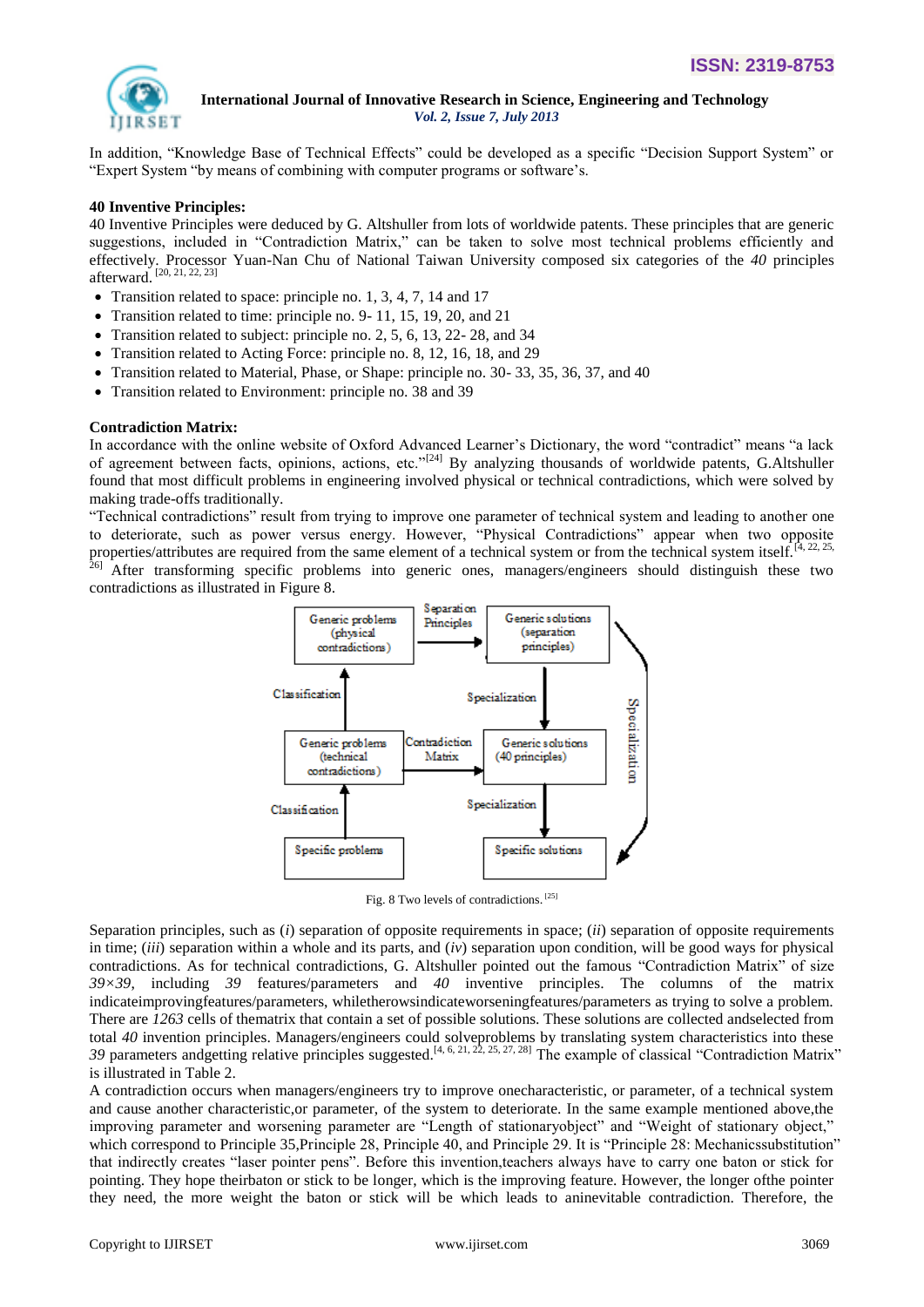

mechanics of a baton or stick is substitutedfor optical instrument. This inventive suggestion makes the pointer moreconvenient and much easier to carry as well. [6]

| Table 2. The example of contradiction matrix. $[28]$ |                                                    |                                    |                                         |                                |                          |                                                                 |  |  |
|------------------------------------------------------|----------------------------------------------------|------------------------------------|-----------------------------------------|--------------------------------|--------------------------|-----------------------------------------------------------------|--|--|
|                                                      |                                                    | <b>Worsening Parameters</b>        |                                         |                                |                          |                                                                 |  |  |
| Contradiction<br>Matrix                              |                                                    | đ<br>3: Length<br>moving<br>object | 'ಕ<br>4: Length<br>stationary<br>object | 5: Area of<br>moving<br>object | 6: Area of<br>stationary | $\frac{\text{object}}{7: \text{Volume}}$<br>of moving<br>object |  |  |
| Improving Parameters                                 | 10. Force                                          | <u>1719</u><br>936                 | 2810                                    | <u>1910</u><br>15              | <u>118</u><br>3637       | <u>159</u><br>1237                                              |  |  |
|                                                      | 11. Stress or<br>Pressure                          | 3510<br>36                         | 351<br>1416                             | 1015<br>3628                   | 1015<br>3637             | 635<br>10                                                       |  |  |
|                                                      | 12. Shape                                          | 2934<br>34                         | 1314<br>107                             | 5344<br>10                     |                          | 144<br>1522                                                     |  |  |
|                                                      | 13. Stability<br>of the<br>bbject's<br>composition | <u>1315</u><br>128                 | 37                                      | $\frac{211}{13}$               | 39                       | 2810<br>1939                                                    |  |  |
|                                                      | 14. Strength                                       | 115<br>835                         | <u>1514</u><br>2826                     | 334<br>4029                    | 940<br>28                | 1015<br>147                                                     |  |  |

It is worth noticing that there is one blank/empty cell of Table 2, the samewith others of "Contradiction Matrix". Obviously, these blank/empty cells indicatethat managers/engineers would have no idea to deal with the correspondingengineering features/parameters. As a result, they will have to add some steps forgeneric solutions introduced at next section and applied in next chapter.

#### V. **DISCUSSIONS**

Apparently, TRIZ can help managers/engineers to resolve the design problemby providing them with an explicit direction to get improvement, such as reducingthe time for searching, avoiding wasting resource and enhancing the quality, effectiveness, efficiency, etc. Nevertheless, the powerful and potent theory "TRIZ" is, without exception, similar to any other method that has its owndeficiencies as well. These contentious subjects, discussed at posterior sections,are:

- Attaining the right corresponding parameters, including improving andworsening features/parameters, and
- Blank/empty cells of the "contradiction matrix."<sup>[6, 25, 29, 30]</sup>

#### A. Attaining the right corresponding features/parameters

Firstly, the requirements confirmation and transformation of the specificproblem are the most important action in the first stage of applying TRIZ.Although TRIZ, the extended methodologies, and the various software productscould also be used as problem definition tools, their greatest strengths areresolving contradictions and solving problems defined by other techniques. <sup>[26, 30, 31]</sup> Secondly, when using the definition tool such as "Problem Formulation" or "Su-field Analysis" drawn above, the execution process is usually full ofsubjective factors and personal judgments. What the correct generic solutions needindeed are objectively defining problems and transferring requirements intoengineering features/parameters, which is one of the weaknesses of TRIZ.

Regarding this point, the methodology "Quality Function Deployment(QFD)" may be the better answer to link the gap between requirements andmanagers/engineers. The classical TRIZ doesn't offer an effective and efficientway to clear the key-point in the whole problem. Importing the QFD can improvethis disadvantage of TRIZ by gathering all relevant information about thecustomers' wishes through surveys, interviews, tests, benchmarks, etc. Moreover,the scores of the engineering features/parameters created from the "House ofQuality" of QFD can express the importance of each parameter of the problem.  $^{[26, 30, 31]}$ 

In other words, the primary function of QFD is to identify the most importantissues and parameters of the products and to link priorities and target values backto the customer. In Figure 2-8, a sample of QFD and the sequence of constructingthe "House of Quality (HOQ)" of QFD are shown.  $^{[26, 30, 31, 32, 33]}$ 

Simultaneously with distributing the characteristics of the problem intoengineering features/parameters, a perplexity will occur to managers/engineers totell worsening and improving features/parameters apart. As for these straits,typical TRIZ model relies upon managers' or engineers' subjective judgments, while "House of Quality (HOQ)" of QFD deals with that more effectively. As onthe roof of the HOQ are identified contradictory relationships among theengineering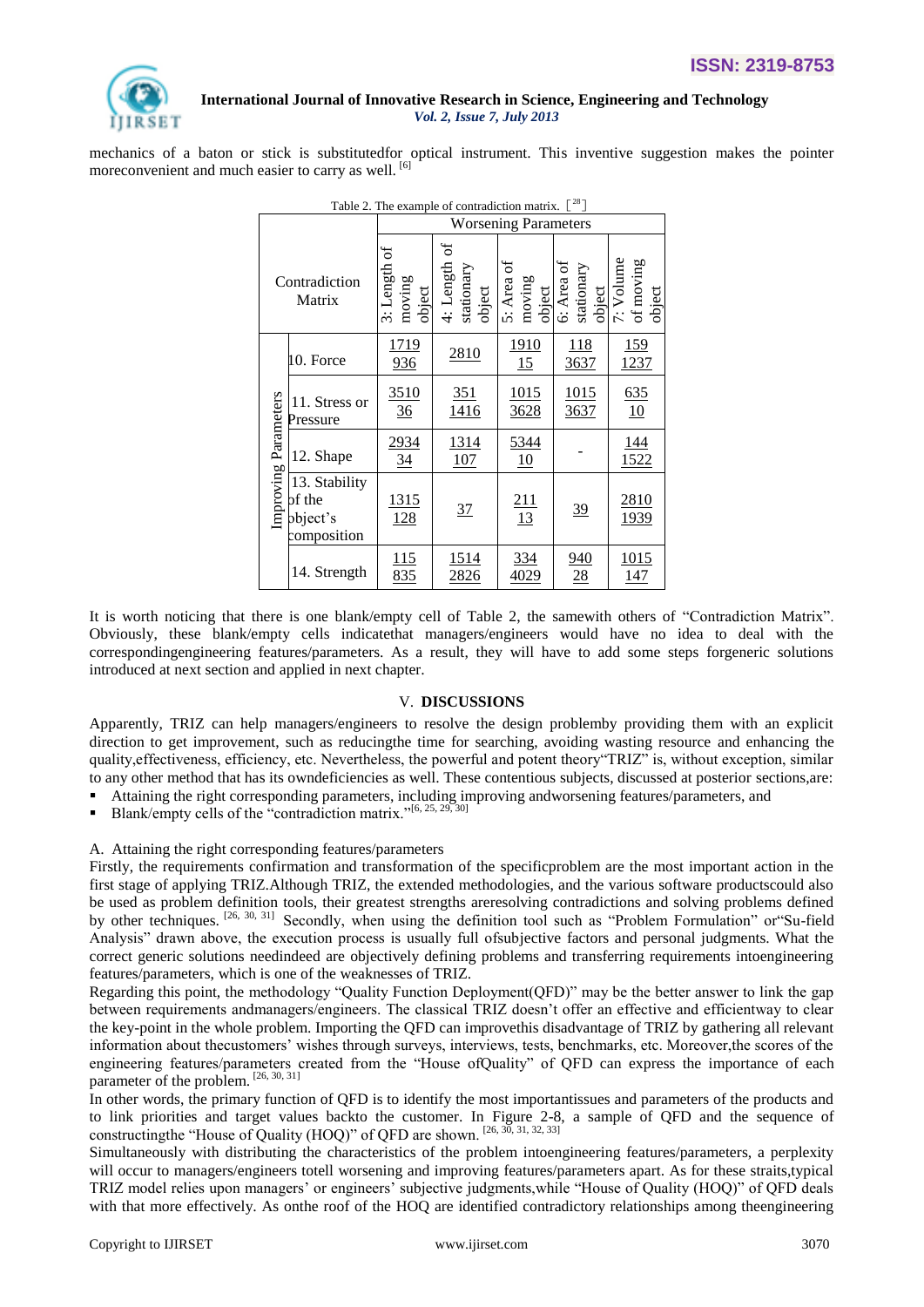

features/parameters, it seems straightforward that these identifiedcontradictory parameters are used to differentiate improving parameters fromworsening ones. The connection between HOQ and the "Contradiction Matrix" is expressed in Figure  $10.$  [30, 34]



Fig. 10 Connection between HOQ and "Contradiction Matrix"

## B. The blank/empty cells of the "Contradiction Matrix"

As mentioned earlier, in the "Contradiction Matrix" exist afew blank/empty cells that stand for no corresponding principles. In the past,managers/engineers would put these cells into a tight corner when encounteringsuch hardship. Thereupon, extended researches on the matrix were made, shownin Figure 11 and stated afterwards.



Fig. 11 the researches of "blank/empty cells"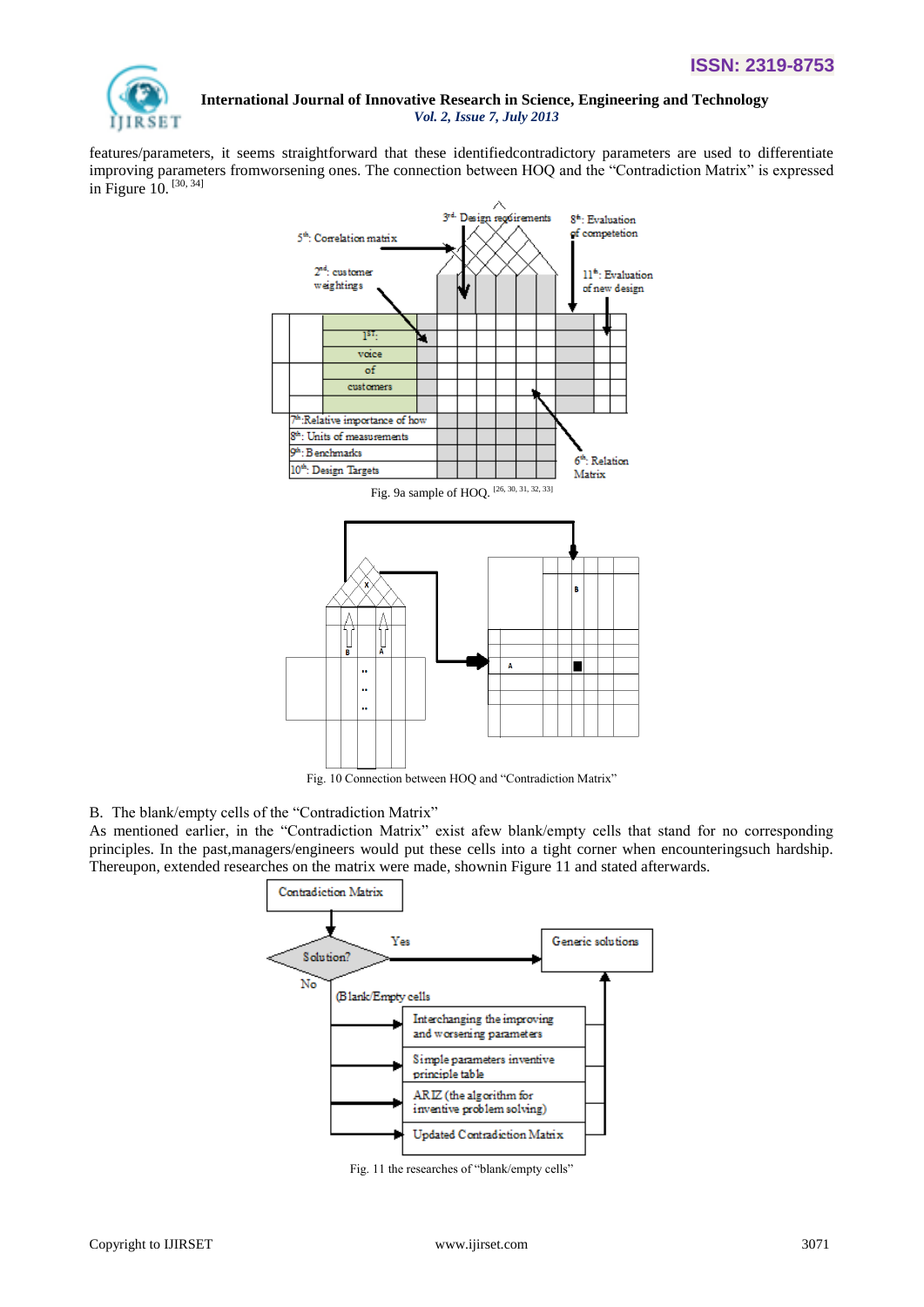

## *C.* ARIZ (The Algorithm for Inventive Problem Solving)

ARIZ is composed of a set of systematic steps and various tools forinnovative problems of more complexity. Through its standard process andtools like "Su-field Model," "Ideal Final Result," etc., difficulty of theblank/empty cells could be solved step-by-step. [6, 35, 36]

*D.* Interchanging the improving and worsening features/parameters

Instead of ARIZ, the corresponding principles obtained frominterchanging the improving and worsening features/parameters could beworth of consideration. [6, 37, 38]

### *E.* Single feature/parameter inventive principles table

―Single Feature/Parameter Inventive Principles Table‖ is deduced by statistical methods. According to the G. Altshuller's "Contradiction Matrix" of size  $39 \times 39$ , the appearance frequency of each principles are statistically counted and assorted as several levels. For example, the appearances of Principle No. 35 are twelve times corresponding to the first "Improving" features/parameters (Weight of Moving Object), while nine times are corresponding to the first "Worsening" features/parameters. Therefore, the total appearances of Principle No. 35 corresponding to the first engineering features/parameters are nineteen times, which is assorted as Level A. As a result, managers/engineers could choose suitable inventive principles based on this table.<sup>[6, 37, 38]</sup>

## *F.* Updated contradiction matrix

In view of the fact that G. Altshuller's classical Contradiction Matrix isevolved during the 50s, 60s, and early 70s, a significant manifestation of theshifts that have taken place in the world of science and technology is that thenumber of things that managers/engineers and scientists have to take intoconsideration when they are designing a solution has increased. As a result,the axes of the matrix are expanded from 39 to 48; also, the puzzle ofblank/empty cells is reinforced and filled. The additional engineeringparameters comprise:<sup>[39]</sup>

- Amount of information
- Function Efficiency
- Noise
- Harmful emissions
- Compatibility/Connect ability
- Security
- Safety/Vulnerability
- Aesthetics
- Control complexity

On the other hand, these new parameters are re-sequenced and classified into six main categories as follows: [39]

- Physical related parameters

- Performance related parameters
- Efficiency related parameters
- Illity related parameters (reliability, maintainability, etc.)
- Manufacture/Cost reduction related parameters
- Measurement

## VI.**CONCLUSION**

From the above discussion, it is no doubt that TRIZ is not only aninfluential but also flexible to all classes of engineering complications of a system. However, it is vital that this theory should be sustained and systematized by other methodologies. Therefore, a systematic innovation model must be developed,in which, more objective tools shall be functional to refine this theory. In correspondence to the purposes of this study, such a systematic innovation model could be useful in the conceptual, design, and construction phases of the construction life for better design or more fiscalsubstitutes. Furthermore, it could be applied to "Value Engineering (VE)" as well.

#### **REFERENCES**

- [1] G. Altshuller (H. Altov), English translation by Lev Shulyak, "And Suddenly the Inventor Appeared: TRIZ, the Theory of Inventive Problem, Technical Innovation Center, Inc., USA (1994)
- [2] Genrich Altshuller, English translation by Anthony Williams "Creativity as an Exact Science", American Supplier Institute, 1988.
- [3] The TRIZ Journ[alhttp://www.triz-journal.com/](http://www.triz-journal.com/)
- [4] Controller General of Patents http://ipindia.nic.in/tmr\_new/default.htm
- [5] Tz-Chin Wei, "Introduction to the Theory of Inventive Problem Solving(TRIZ)," peter@flotrend.com.tw, 2001.
- [6] Jen-Ching Wang, "The Improved Study of TRIZ Innovative Design Method", Department of Mechanical Engineering, National Cheng Kung University,Taiwan, 2002.